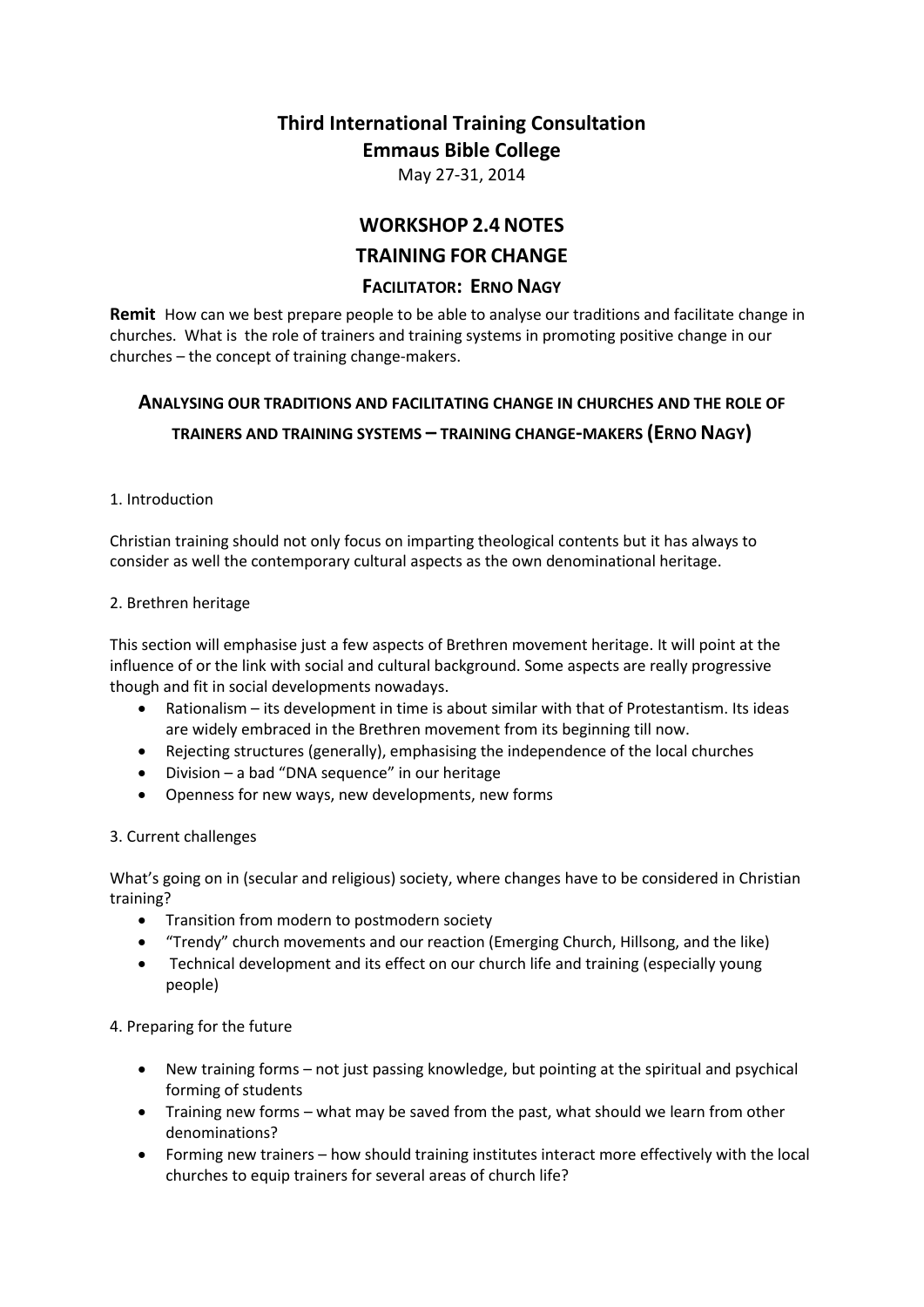## **Thoughts on training for change (Frederick Walraven)**

Below are some steps to coach leaders through a change process.

## **1) Analyse the problem**

Do we see something needs to be done? Is there a sense of urgency? What worked 30 years ago doesn't necessarily work today. We live in a constant changing culture.

Do we understand these cultural changes? The motivation for change should be our faithfulness to the great commission.

## **2) Talk about objections to change**

Most people don't like change. Reactions we can notice:

## *a) We don't want to change because you don't change the truth.*

We need to distinguish between biblical principles (that never change) and the formes and structures (that have to change in every culture and generation)

We don't change the message (truth) but we do have to change methods, structures and ways of living out the principles. It's the difference between the wine and the wine skins.

## *b) Didn't we do it right up till now?*

People feel accused because so far their traditional way worked well. But in today's world we need new paradigms to handle new situations.

#### *c) We don't want to change because we want to remain faithful.*

Faithfulness doesn't mean that we don't change. Faithfulness means following the Lord. If He tells us to move on we should make a step. Think of Israël in the dessert.

## *d) If we give in to one step where will it end?*

This is fear. Fear was never a good guide. Where the Spirit of the Lord works there is peace. We need to walk in faith not in fear.

## **3) Understand change as a necessary ongoing process.**

Everything that's alive changes. The church is organic! Change should rather be seen as renewal. Renewal is a biblical principle. (Rom 12:2; 2Cor 4:1; Col 3:10)

## **4) Where should we be going to?**

Do we have a clear understanding of the next step? What has God shown us? Is there a vision? Are we enthusiastic about this? Do we have a passion that challenges others?

## **5) Where are we now?**

Do we have a clear understanding of where we are at this moment in regard to our heritage and convictions? Do we know what we defend as our convictions? What do we want to keep at all cost? Do all share the same conviction? Or can we notice a shift in this area? How strongly do we defend the brethren heritage? How do we describe our identity?

## **6) The process of change**

Change is not just a cognitive process. We cannot convince people just with facts.